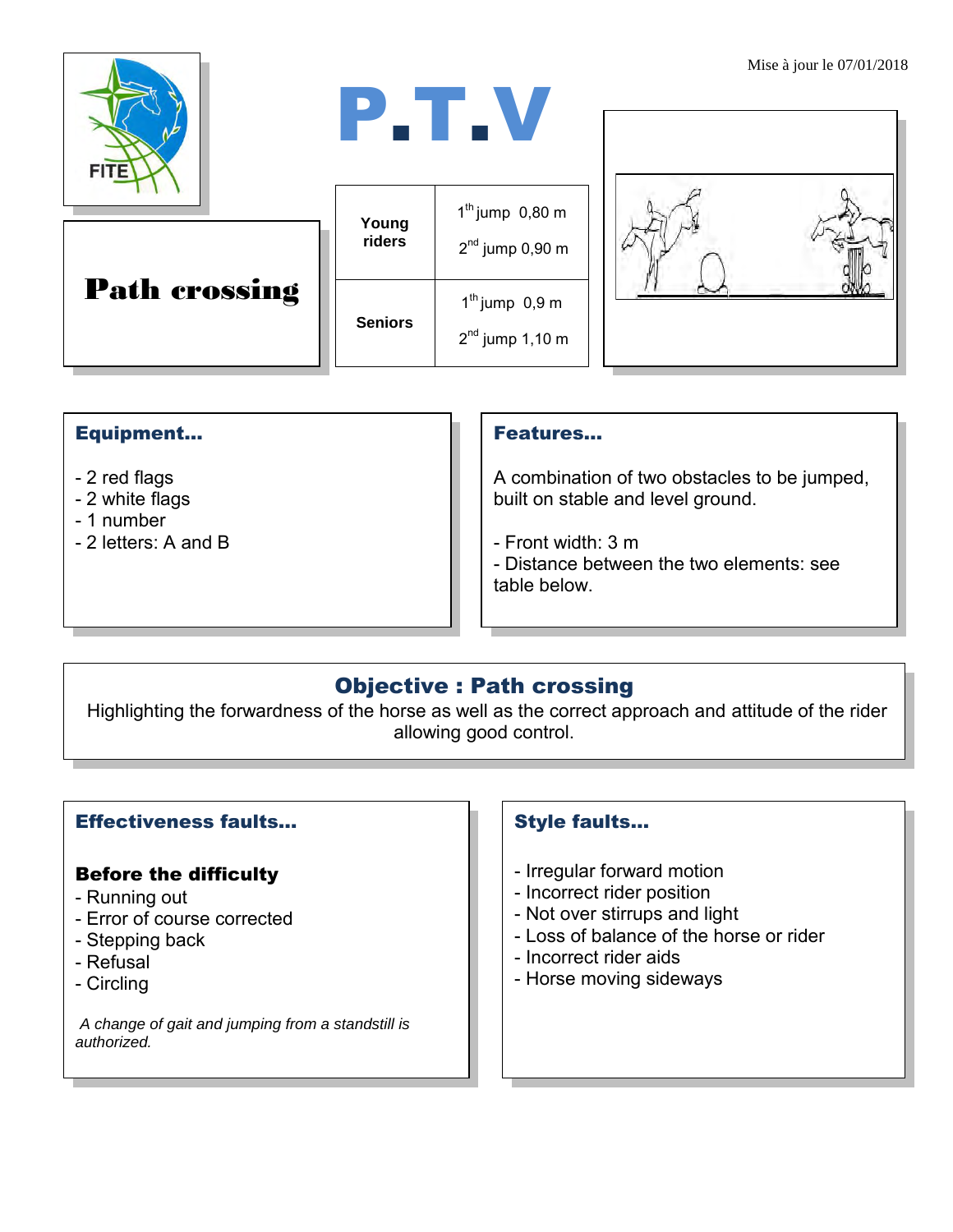| Path crossing                             | 1 stride           | 2 strides       |
|-------------------------------------------|--------------------|-----------------|
| Tree trunk or Hedge - Tree trunk or Hedge | $7,30 \; \text{m}$ | 10,50 m         |
| Tree trunk or Hedge – Step up             | 7 <sub>m</sub>     | 10 <sub>m</sub> |
| Tree trunk or Hedge - Drop                | 6 <sub>m</sub>     | $9,50 \; m$     |
| Step up – Tree trunk or Hedge             | $5,40 \; m$        | $9,50 \; m$     |
| Drop - Tree trunk or Hedge                | 7 <sub>m</sub>     | 10 <sub>m</sub> |
| Tree trunk or Hedge - Ditch               | $6,50 \; m$        | $9,50 \; m$     |
| Ditch - Tree trunk or Hedge               | $6,50 \; m$        | $9,50 \; m$     |
| Step up - Step up                         | $5,40 \; m$        | 7,50 m          |
| Drop - Drop                               | 6 <sub>m</sub>     | $9,50 \; m$     |
| Ditch - Ditch                             | <b>Non</b>         | <b>Non</b>      |

# **Distances between two jumps**